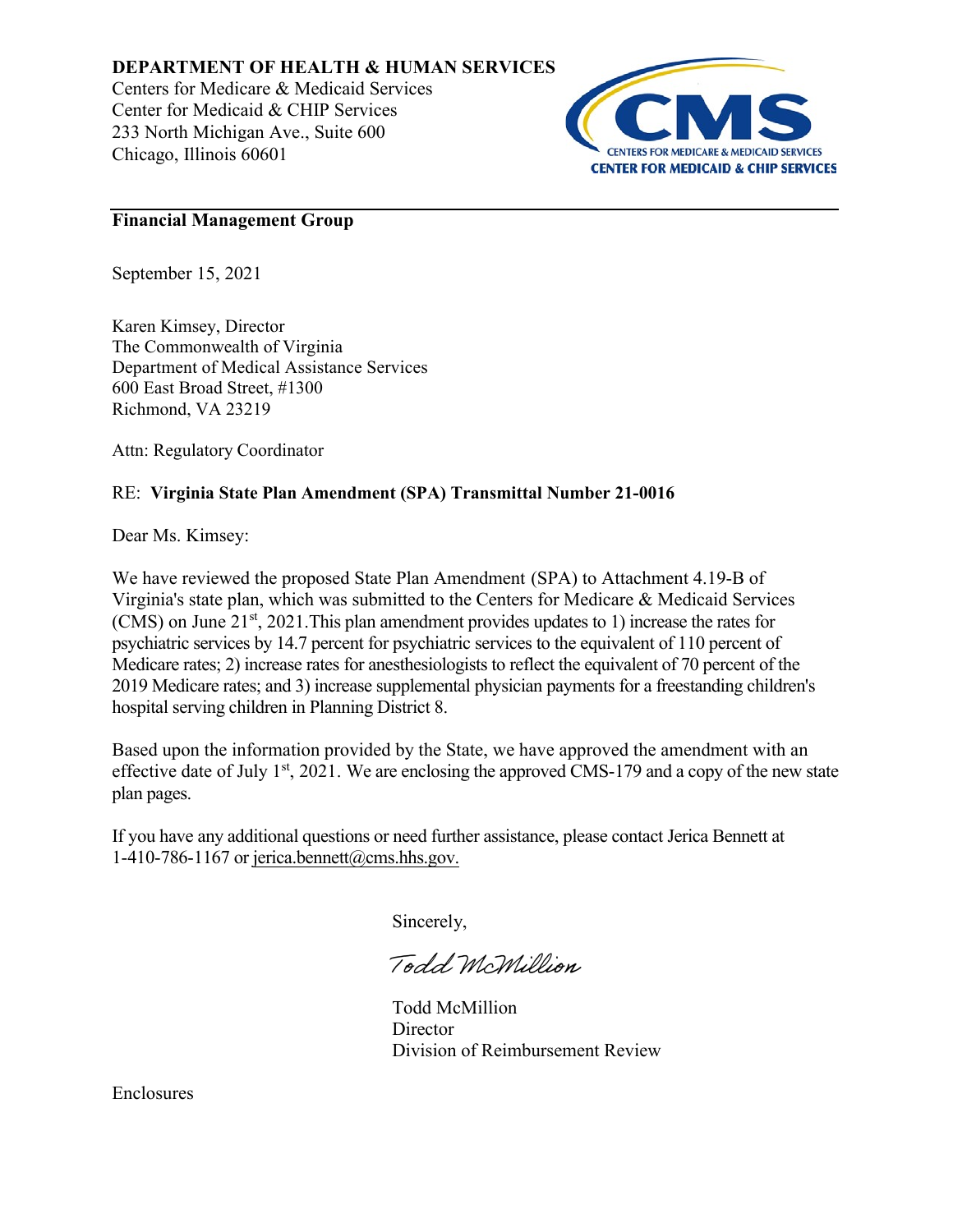| <b>TRANSMITTAL AND NOTICE OF APPROVAL OF</b><br><b>STATE PLAN MATERIAL</b><br><b>FOR: CENTERS FOR MEDICARE &amp; MEDICAID SERVICES</b>                                | 2. STATE<br>1. TRANSMITTAL NUMBER<br>2<br>$\vert$ 1<br>6<br>$\boldsymbol{0}$<br>Virginia<br>3. PROGRAM IDENTIFICATION: TITLE XIX OF THE SOCIAL<br>SECURITY ACT (MEDICAID) |
|-----------------------------------------------------------------------------------------------------------------------------------------------------------------------|---------------------------------------------------------------------------------------------------------------------------------------------------------------------------|
| TO: REGIONAL ADMINISTRATOR<br>CENTERS FOR MEDICARE & MEDICAID SERVICES<br>DEPARTMENT OF HEALTH AND HUMAN SERVICES                                                     | 4. PROPOSED EFFECTIVE DATE<br>7/1/2021                                                                                                                                    |
| 5. TYPE OF PLAN MATERIAL (Check One)<br><b>NEW STATE PLAN</b><br>AMENDMENT TO BE CONSIDERED ASNEW PLAN<br> X <br>AMENDMENT                                            |                                                                                                                                                                           |
| COMPLETE BLOCKS 6 THRU 10 IF THIS IS AN AMENDMENT (Separate transmittal for each amendment)                                                                           |                                                                                                                                                                           |
| 6. FEDERAL STATUTE/REGULATION CITATION                                                                                                                                | 7. FEDERAL BUDGET IMPACT                                                                                                                                                  |
| 42 CFR 447                                                                                                                                                            | a. FFY 2021<br>\$1,325,121<br>\$5,328,743<br>b. FFY 2022                                                                                                                  |
| 8. PAGE NUMBER OF THE PLAN SECTION OR ATTACHMENT<br>Attachment 4.19-B, page 7.1<br>Attachment 4.19B, Supp 4, pages 1, 2, 3, 4                                         | 9. PAGE NUMBER OF THE SUPERSEDED PLAN SECTION<br>OR ATTACHMENT (If Applicable)<br>Same as box #8.                                                                         |
| 10. SUBJECT OF AMENDMENT                                                                                                                                              |                                                                                                                                                                           |
| 2021 Non-Institutional Provider Reimbursement Changes                                                                                                                 |                                                                                                                                                                           |
| 11. GOVERNOR'S REVIEW (Check One)<br>GOVERNOR'S OFFICE REPORTED NO COMMENT<br>COMMENTS OF GOVERNOR'S OFFICE ENCLOSED<br>NO REPLY RECEIVED WITHIN 45 DAYS OF SUBMITTAL | OTHER, AS SPECIFIED<br>$\overline{\mathsf{M}}$<br>Secretary of Health and Human Resources                                                                                 |
| 12. SIGNATURE OF STATE AGENCY OFFICIAL                                                                                                                                | 16. RETURN TO                                                                                                                                                             |
| aren<br>Kimser                                                                                                                                                        |                                                                                                                                                                           |
| 13. TYPED NAME<br>Karen Kimsey<br>14. TITLE<br><b>Director</b><br>15. DATE SUBMITTED                                                                                  | Dept. of Medical Assistance Services<br>600 East Broad Street, #1300<br>Richmond VA 23219                                                                                 |
| 6/21/2021                                                                                                                                                             | Attn: Regulatory Coordinator                                                                                                                                              |
| <b>FOR REGIONAL OFFICE USE ONLY</b><br>18. DATE APPROVED<br>17. DATE RECEIVED                                                                                         |                                                                                                                                                                           |
| June 21, 2021                                                                                                                                                         | September 15, 2021                                                                                                                                                        |
| <b>PLAN APPROVED - ONE COPY ATTACHED</b><br>20. SIGNATURE OF REGIONAL OFFICIAL<br>19. EFFECTIVE DATE OF APPROVED MATERIAL                                             |                                                                                                                                                                           |
| July 1, 2021                                                                                                                                                          | Todd McMillion                                                                                                                                                            |
| 21. TYPED NAME                                                                                                                                                        | 22. TITLE                                                                                                                                                                 |
| <b>Todd McMillion</b>                                                                                                                                                 | Director, Division of Reimbursement Review                                                                                                                                |
| 23. REMARKS                                                                                                                                                           |                                                                                                                                                                           |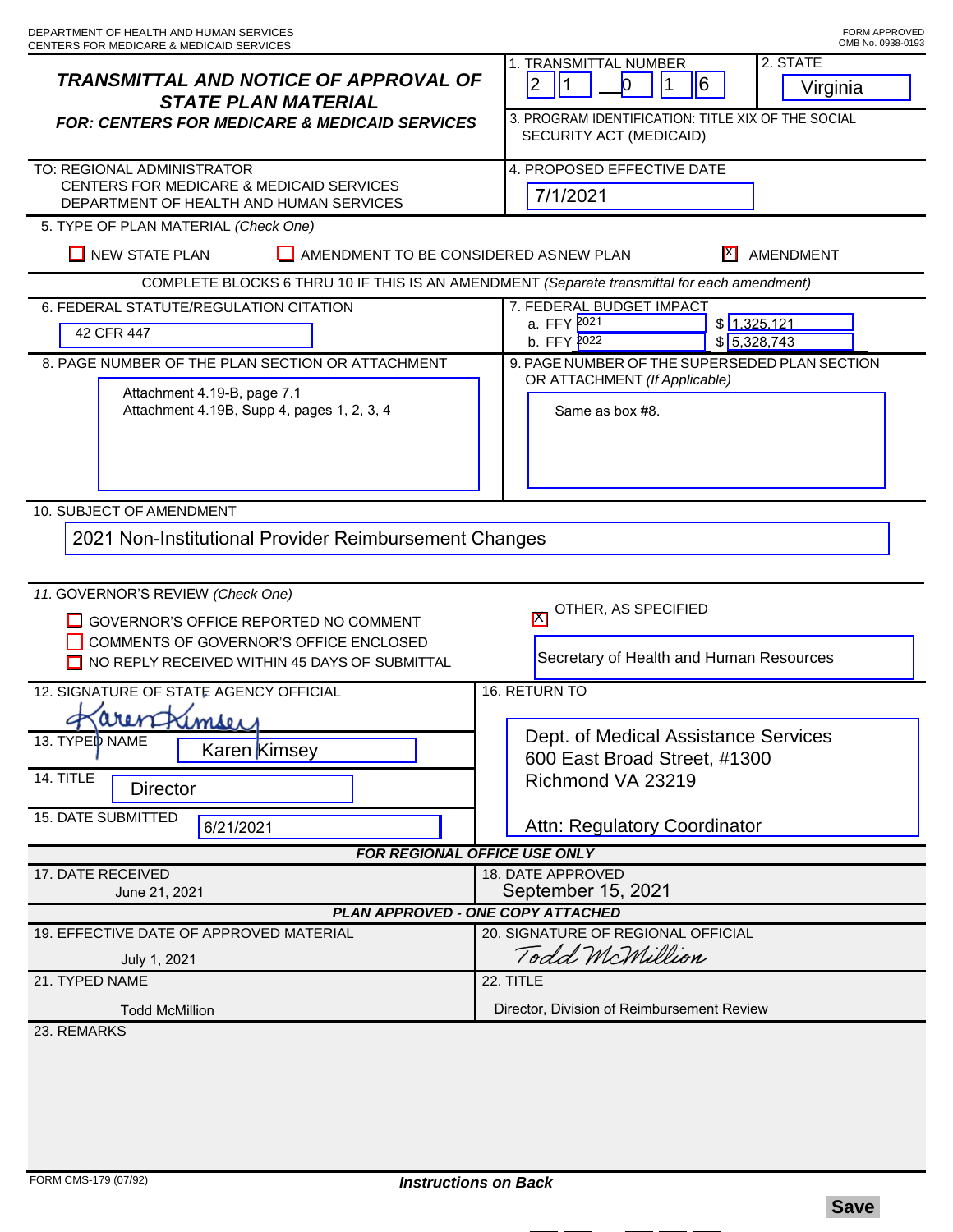State of VIRGINIA

### METHODS AND STANDARDS FOR ESTABLISHING PAYMENT RATE-OTHER TYPES OF CARE

- d. To determine the aggregate upper payment limit referred to in subdivision 18  $b(3)$ , Medicaid payments to nonstate government-owned or operated clinics will be divided by the "additional factor" whose calculation is described in Attachment 4.19- B, Supplement 4 (12 VAC 30-80-190) in regard to the state agency fee schedule for RBRVS. Medicaid payments will be estimated using payments for dates of service from the prior fiscal year adjusted for expected claim payments. Additional adjustments will be made for any program changes in Medicare or Medicaid payments.
- 18.1. Supplemental payments for services provided by physicians at freestanding children's hospitals serving children in planning district 8.
	- a. In addition to payments for physician services specified elsewhere in the State Plan, DMAS shall make supplemental payments for physicians employed at a freestanding children's hospital serving children in planning district 8 with more than 50 percent Medicaid inpatient utilization in fiscal year 2014. This applies to physician practices affiliated with Children's National Health System.
	- b. The supplemental payment amount for qualifying physician services shall be the maximum allowed by the Centers for Medicare and Medicaid Services to meet the requirements of Section 1902(a)(30)(A) of the Social Security Act (the Act) that Medicaid payments be "consistent with efficiency, economy, and quality of care." The methodology for determining allowable percent of Medicare rates and distributing supplemental payments to qualifying providers is based on the Medicare equivalent of the average commercial rate described on the Medicaid.gov website at https://www.medicaid.gov/medicaid/financial-management/payment-limit[demonstrations/index.html](https://www.medicaid.gov/medicaid/financial-management/payment-limit-demonstrations/index.html) under the "Qualified Practitioner Services Average Commercial Rate" section and in Supplement 6.
	- c.Supplemental payments shall be made quarterly no later than 90 days after the end of the quarter. Any quarterly payment that would have been due prior to the approval date shall be made no later than 90 days after the approval date.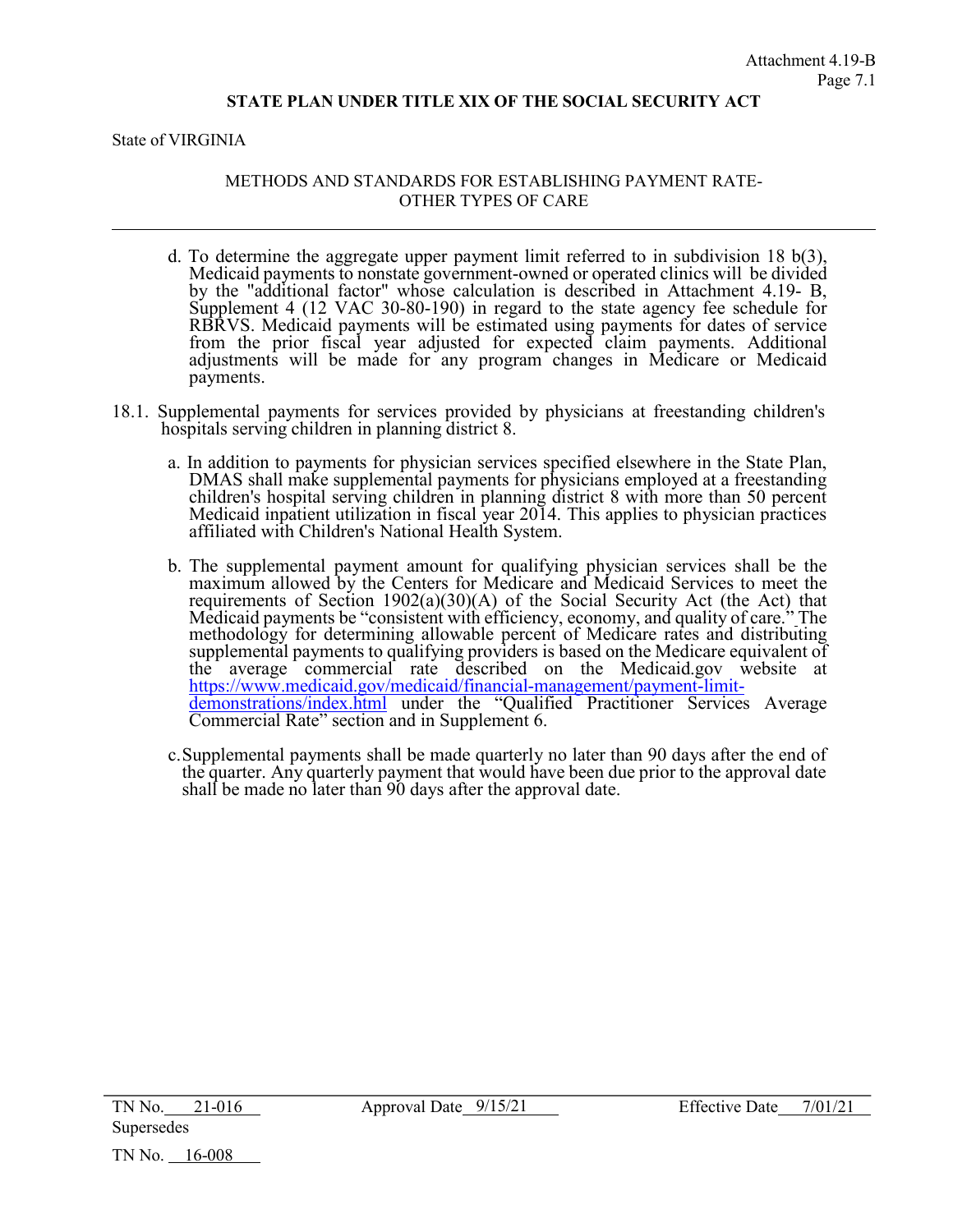#### State of VIRGINIA

## METHODS AND STANDARDS FOR ESTABLISHING PAYMENT RATES -- OTHER TYPES OF CARE ESTABLISHMENT OF RATE PER VISIT

#### The State Agency Fee Schedule (12 VAC 30-80-190)

A. Reimbursement of fee-for-service providers. Effective for dates of service on or after July 1, 1995, the Department of Medical Assistance Services (DMAS) shall reimburse fee-for- service providers, with the exception of Home Health services (see Supplement 3), and durable medical equipment services (see 12VAC30-80-30), using a fee schedule that is based on a Resource Based Relative Value Scale (RBRVS). The RBRVS fees shall be the same for both public and private providers. One goal of this methodology is to prevent the total cost of reimbursement for physicians to increase or decrease solely as a result of changes in the Medicare conversion factor.

#### B. Fee schedule.

- 1. For those services or procedures which are included in the RBRVS publishedby the Centers for Medicare and Medicaid Services (CMS) as amended from time to time, DMAS' fee schedule shall employ the Relative Value Units (RVUs) developed by CMS as periodically updated.
	- a. Effective for dates of service on or after July 1, 2008, DMAS shall implement site of service differentials and employ both non-facility and facility RVUs. The implementation shall be budget-neutral using the methodology in subsection 2 below.
	- b. Effective for dates of service on or after July 1, 2011, DMAS shall use the unadjusted Medicare facility RVU.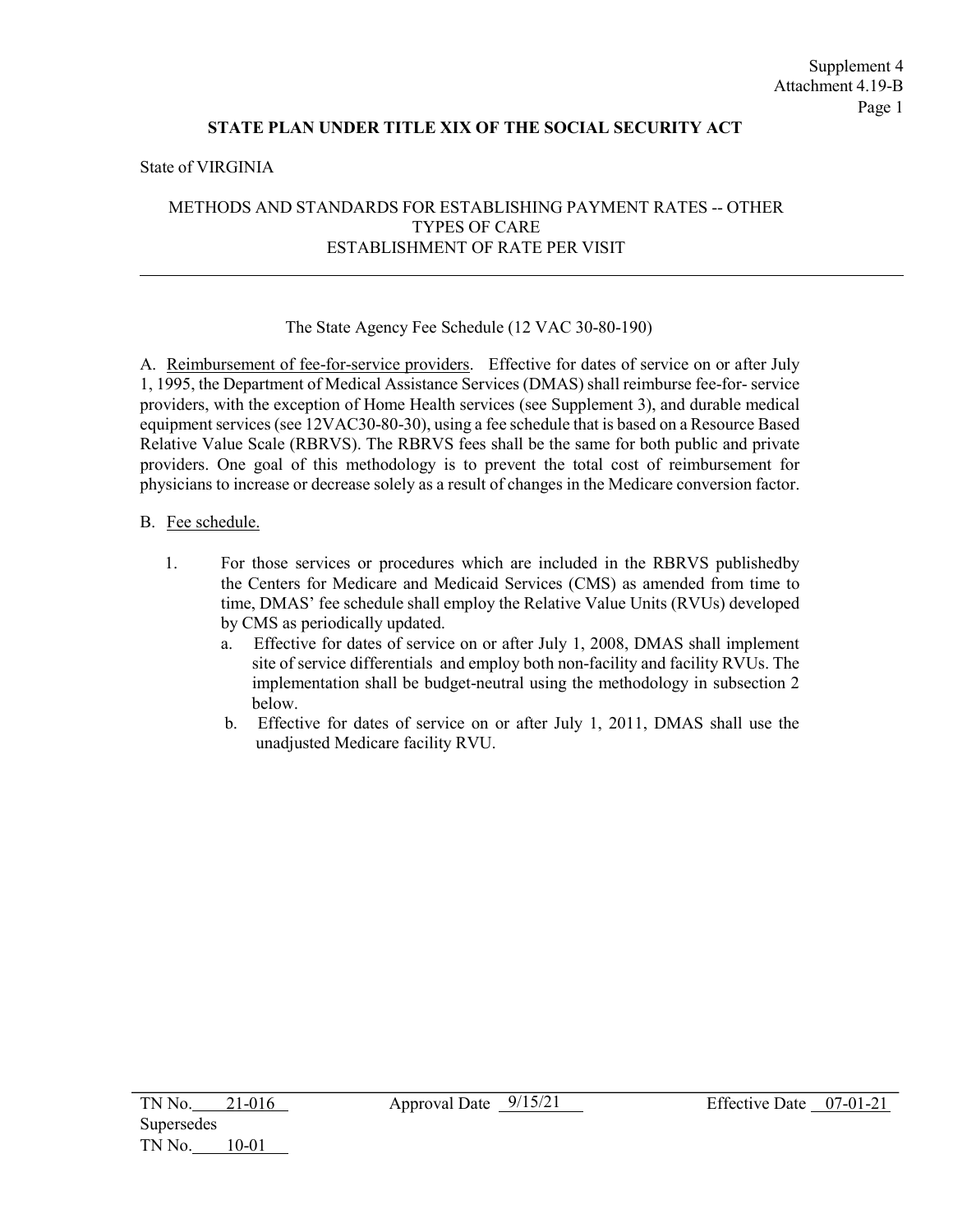State of VIRGINIA

## METHODS AND STANDARDS FOR ESTABLISHING PAYMENT RATES -- OTHER TYPES OF CARE ESTABLISHMENT OF RATE PER VISIT

2. DMAS shall calculate the RBRVS-based fees using conversion factors (CFs) published from time to time by CMS. CMS publishes separate CFs for Anesthesia services versus all other procedures and services. DMAS shall adjust CMS's CFs by additional factors for each sub-category as defined in Section 3(d) and calculated according to section 3(c) so that no change in expenditure will result solely from the implementation of the RBRVS-based fee schedule. DMAS may revise the additional factors when CMS updates its RVUs or CFs so that no change in expenditure will result solely from such updates. Except for this adjustment, DMAS' CFs shall be the same as those published from time to time by CMS. The calculation of the additional factors shall be based on the assumption that no change in services provided will occur as a result of these changes to the fee schedule.

3. For non-anesthesia services, the determination of the additional adjustment factors for each applicable procedure and service sub-category required above shall be calculated with patient claims data from the most recent period of time (at least six months) as the ratio of the estimated total expenditures for the sub-category using DMAS fees divided by the estimated total expenditures for the subcategory using Medicare fees:

a. The estimated amount of DMAS expenditures using Medicare's fees is calculated using Medicare RVUs and CFs without modification. For each procedure code and modifier combination that has RVU values published by CMS, the RVU value is multiplied by the applicable Medicare CF published by the CMS to get the estimated price that Medicare would pay for the service or procedure. The estimated Medicare fee for each procedure code and modifier combination is then multiplied by the number of occurrences of the combination in the DMAS patient claims. All expenditures by procedure code/modifier combination are summed to get the total estimated amount DMAS expenditures would be using Medicare fees.

b. The estimated amount of DMAS expenditures, if DMAS used its existing fees, across all relevant procedure codes and modifier combinations with RVU values is calculated as the sum of the existing DMAS fee multiplied by the number of occurrences of the procedure code/modifier combination in DMAS patient claims.

c. The relevant adjustment factor for the sub-category is equal to the ratio of the expenditure estimate (based on DMAS fees in subdivision 3b of this subsection) to the expenditure estimate based on unmodified CMS values in subdivision 3a of this subsection.

d. DMAS shall calculate separate additional adjustment factors for each sub-category as defined in Section  $3(d)$  and calculated according to section  $3(c)$  for:

(1) Emergency Room Services (defined as the American Medical Association's (AMA) annual publication of the Current Procedural Terminology (CPT) codes 99281, 99282, 99283, 99284, and 99285);

(2) Obstetrical/Gynecological Services (defined as Maternity Care and Delivery procedures, Female Genital System procedures, Obstetrical/Gynecological-related radiological procedures, and mammography procedures, as defined by the American Medical Association's (AMA) annual publication of the Current Procedural Terminology (CPT) manual);

Approval Date  $\frac{9/15/21}{2}$  Effective Date 07-01-21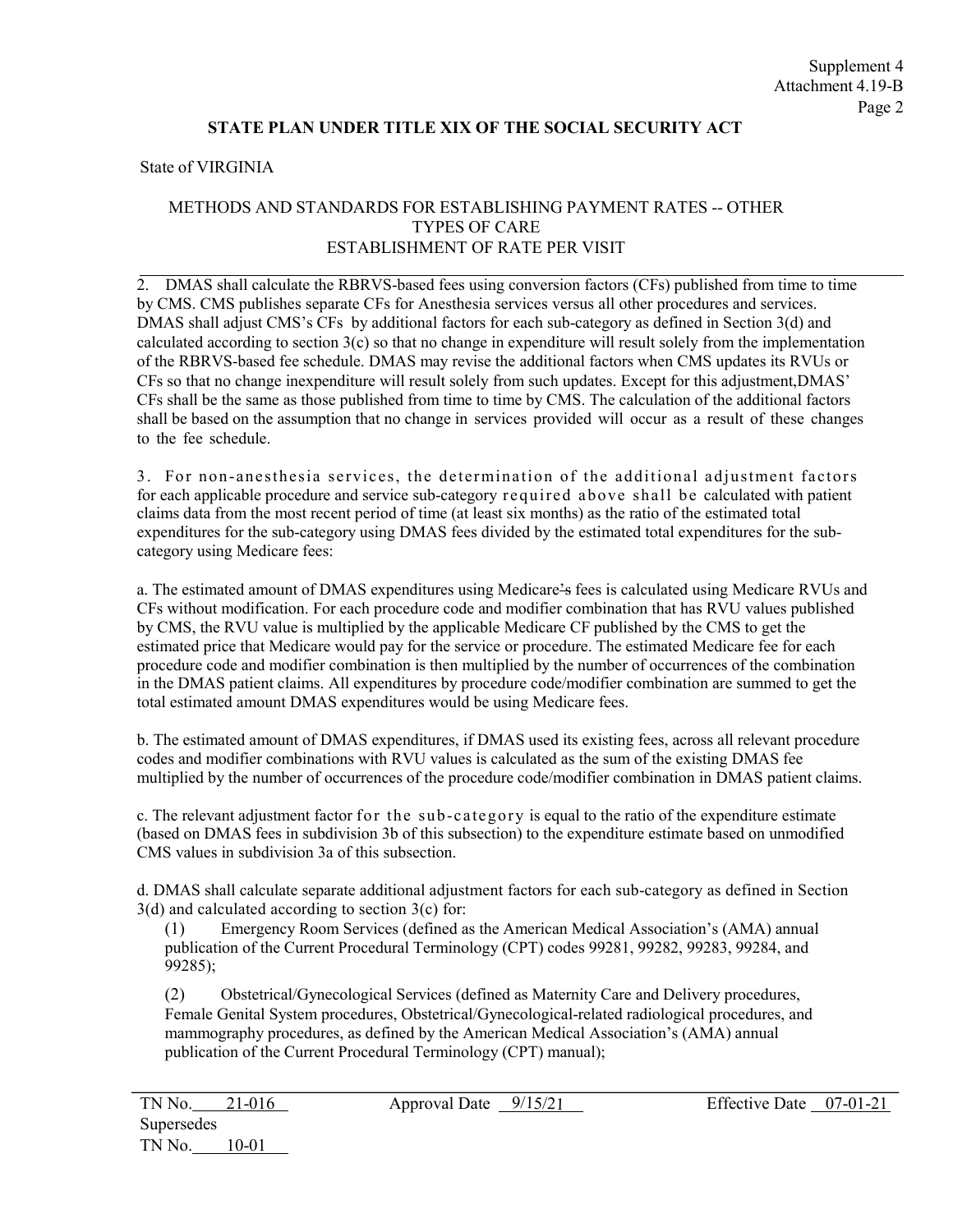#### State of VIRGINIA

### METHODS AND STANDARDS FOR ESTABLISHING PAYMENT RATES -- OTHER TYPES OF CARE ESTABLISHMENT OF RATE PER VISIT

(3) Pediatric preventive services (defined as Evaluation and Management (E&M) procedures, excluding those listed in  $3(e)(1)$  of this subsection, as defined by the AMA's annual publication of the CPT manual, in effect at the time the service is provided, for recipients under age 21;

(4) Pediatric primary services (defined as evaluation and management (E&M) procedures, excluding those listed in subdivisions  $32e(1)$  and  $32e(3)$  of this subsection, as defined by the AMA's publication of the CPT manual, in effect at the time the service is provided, for recipients under age 21;

(5) Adult primary and preventive services (defined as E&M procedures, excluding those listedin 32e(1) of this subsection, as defined by the AMA's annual publication of the CPT manual, in effect at the time the service is provided, for recipients age 21 and over);

(6) Effective July 1, 2019, psychiatric services as defined by the American Medical Association's annual publication of the CPT manual, in effect at the time the service is provided; and

(7) All other procedures set through the RBRVS process combined.

3. For those services or procedures for which there are no established RVUs DMAS shall approximate a reasonable relative value payment level by looking to similar existing relative value fees. If DMAS is unable to establish a relative value payment level for any service or procedure, the fee shall not be based on a RBRVS, but shall instead be based on the percent of billed charges. The billed charges shall be multiplied by the Budget Neutral factor calculated in Attachment 4.19-B, Supplement 4, page 2, paragraph 2. Billed charges shall not exceed the provider's usual and customary charges.

4. Fees shall not vary by geographic locality.